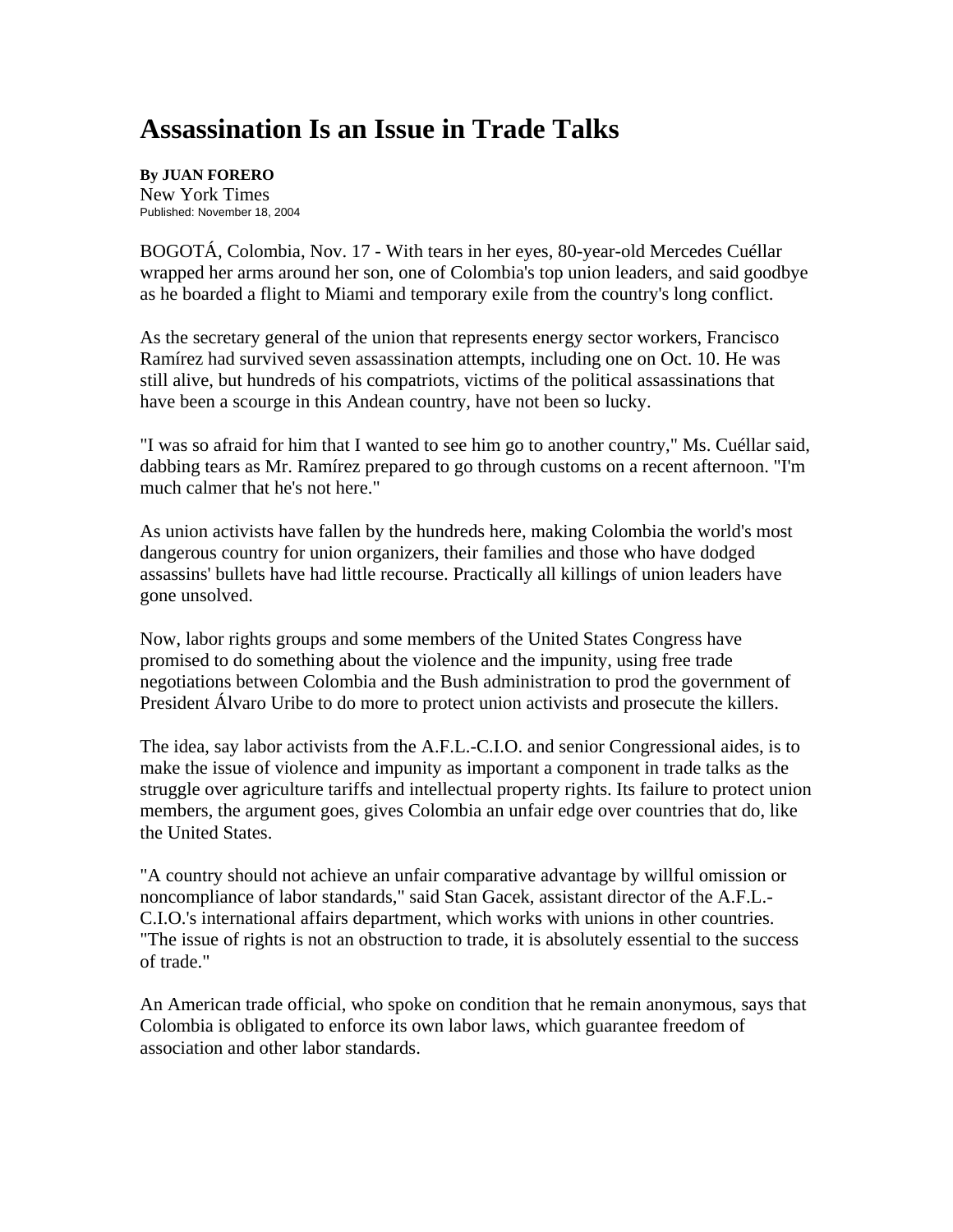"And how do I know someone is denied freedom of association?" he said. The murder of trade unionists, the official said, is a violation of freedom of association. "So clearly violence against trade unionists or impunity for killers is an issue with Colombia, and we've told them that."

The pressure is already having an effect.

Trying to mitigate the damage, Vice President Francisco Santos in September traveled to the United States to meet with a bipartisan Congressional group and John J. Sweeney, president of the A.F.L.-C.I.O. "The government has a right to defend its record and that is the reason for my visit, and surely I'll return several times," Mr. Santos said in an interview.

Mr. Santos says that Mr. Uribe's government, which is widely credited with reducing violence since taking office in 2002, has made the country considerably safer for unionists. While 94 were slain last year, 58 had been assassinated as of Tuesday, according to the National Union School, a research and educational center in Medellín. The numbers are still staggering, Mr. Santos acknowledged, but they do represent a marked drop from 1996, when 222 were killed.

The vice president attributes the improvements to a new emphasis on prosecutions and a protection program that has received budget increases of 45 percent, to \$13.8 million, since 2001.

Some rights officials, even those long critical of the Colombian government, said that the government had become more responsive to complaints from unionists fearful of being killed.

"I don't think this is a government where you have to make hundreds of phone calls and lobby them to make a serious case," said José Miguel Vivanco, who oversees the Americas division of Human Rights Watch, the rights monitoring organization based in New York.

But Mr. Vivanco, other rights leaders and the unionists say that impunity continues largely unabated, despite the government's assurances.

The vice president's figures show that the number of successful prosecutions of assassins - 19 - represents a small fraction of all the cases involving murders of union organizers. Nearly 2,100 union members have been slain since 1991, according to the National Union School.

Union advocates in the United States attribute the decline in violence to a cease-fire that Colombia's main paramilitary coalition, the United Self-Defense Forces, declared in December 2002 before embarking on disarmament talks with the government. The ceasefire has been violated numerous times.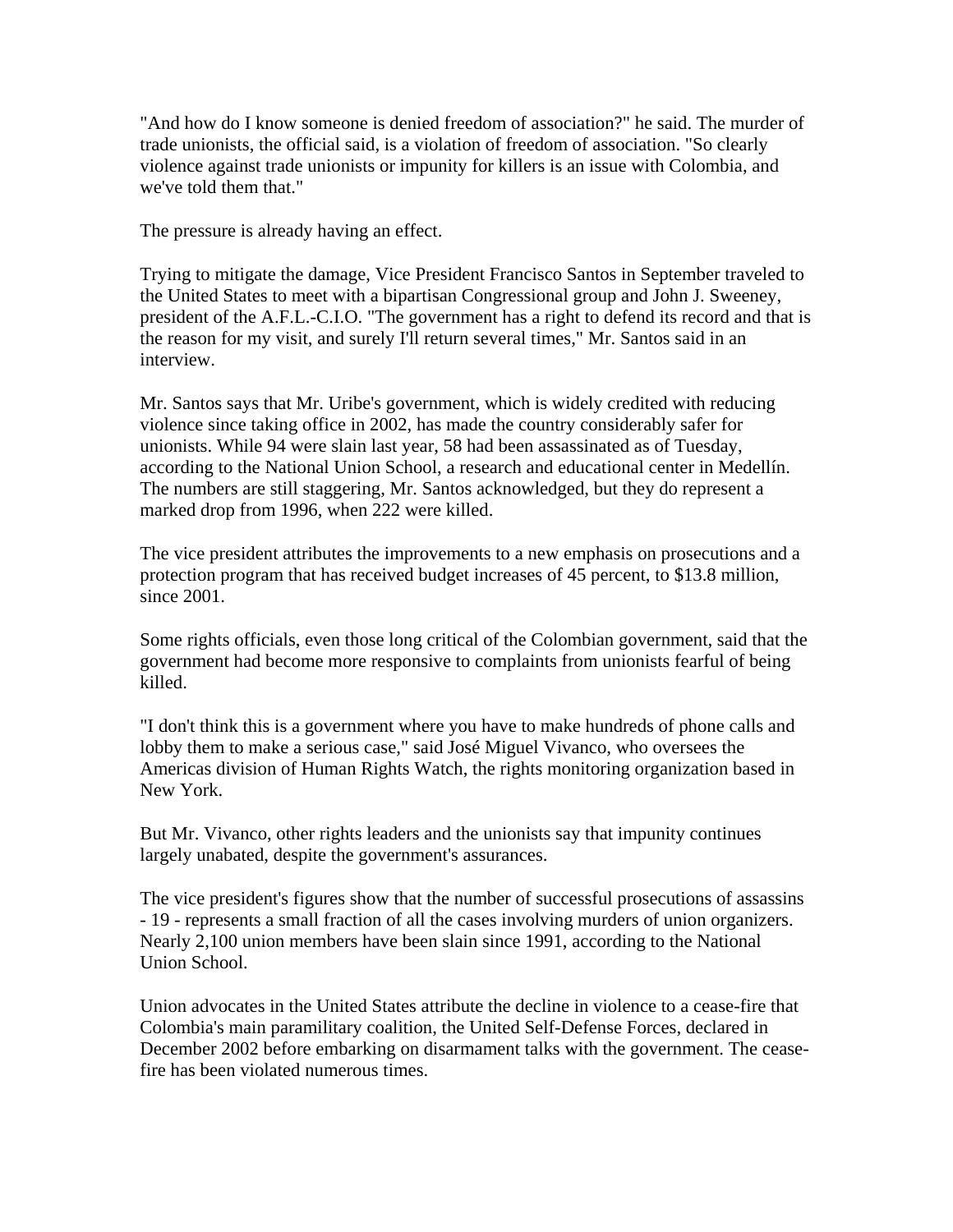Those paramilitary groups - right-wing, antiguerrilla militias financed by landowners and the cocaine trade - have long targeted unions, accusing their members of being rebels or working with Colombia's two leftist insurgent groups.

Asked about the murders of unionists, Rodrigo Tovar, one of the group's most feared leaders, was adamant about the need to ferret out guerrillas from unions.

"We have always acted against guerrillas, armed or not armed," Mr. Tovar, who commands 5,000 fighters, said last week in an interview on a ranch in northern Colombia. "Our war has been against the subversives, against communist guerrillas, however they are dressed."

Mr. Tovar denied that paramilitaries had worked with companies to eliminate union organizers. But few in Colombia dispute that union leaders have made enemies in the country's highly stratified society, both for their leftist declarations and for their harsh criticism of fiscally conservative governments bent on privatizing industries and holding down labor costs.

Indeed, Mr. Tovar, who was a wealthy landowner and businessman before joining the paramilitaries, could not contain his disdain for unions. He said that they had been "a disaster in Colombia for business" and that union activists were "the ones who sabotage, who hurt companies."

The deaths of union members here, particularly those who work for big foreign multinational companies, has become a thorny international problem for Colombia's establishment and the Bush administration.

Five lawsuits have been filed in American courts accusing companies like Drummond, a coal producer based in Birmingham, Ala., and two bottlers affiliated with Coca-Cola of using paramilitary gunmen to eliminate union organizers. The companies strenuously deny the allegations.

But the lawsuits, filed in American courts under a 215-year-old statute, have put an unwanted spotlight on Colombia's problems and irritated the Bush administration, which argues that they interfere with foreign policy and open multinational companies to sometimes frivolous grievances.

It is just the kind of pressure that union advocates in the United States want to increase, using the trade talks as a way of further prodding the two governments.

"They're looking for levers of pressure," said Michael Shifter, a senior policy analyst who closely follows Colombia for the Inter-American Dialogue, a Washington group. "And it's not surprising as the United States begins negotiations with Colombia on a free trade deal that they're going to explore the possibility of using this as a way of increasing pressure."